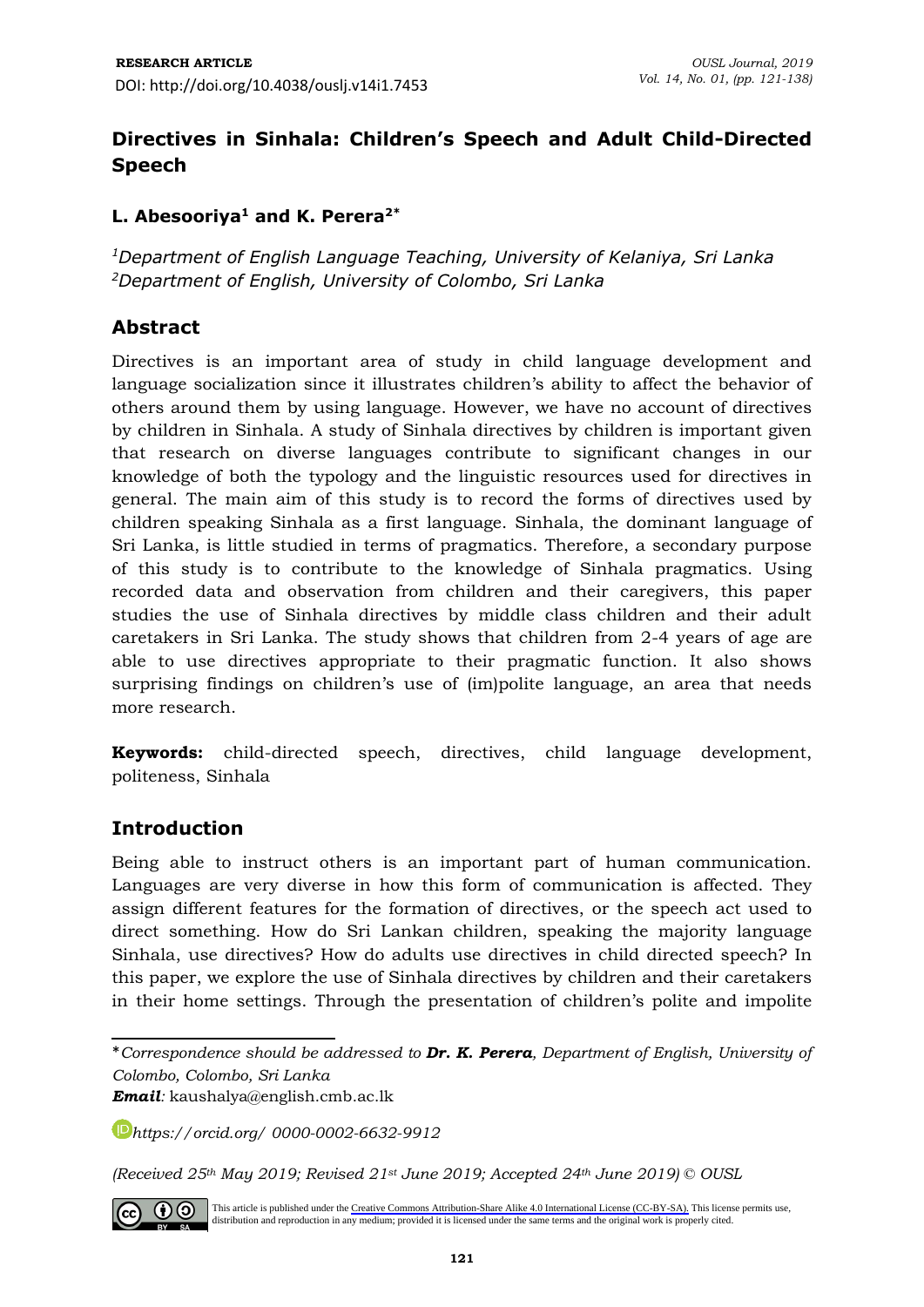use of directives as well as caretakers' directive use, our aim is to contribute to the field of pragmatic development in children, especially in Asian contexts.

A secondary aim of this paper is to contribute to cross-linguistic research on directives by presenting an array of Sinhala linguistic features that are used to form directives. Despite the attention given to directives in North America and Europe, studies of directives in Asian contexts are uncommon, with only one study that we know of (Fedricks, 2012) on a Sri Lankan language, in this case Sinhala.

In the following section, we define directives and present the current status of literature on directives, including studies done in Sri Lanka. In this same section, we also synthesize work on children's acquisition of directives. In the third section, we outline our research design and provide a description of our method and data. Following this, we present the findings of our study, which includes a description of directives in Sinhala, a brief discussion of (im)politeness in relation to this, and an analysis of directives usage by the children and caretakers in our study.

# **Review of Literature**

In this section we provide a review of the relevant literature, in two sections. The research on directives and the research on child language development are largely separate but overlap in some instances. Therefore, we draw on both areas of study here.

### **Directives**

Directives have been a productive area of linguistic research since the work of J. L. Austin and John Searle, resulting in a debate on the definition of directives in later research. The most basic definition of a directive is that they are "attempts… by the speaker to get the hearer to do something" (Searle, 1975, p.355; also see Clark, 2009, p.292). In Searle's (1975) list of directives, he includes commands, requests, questions, appeals and pleas, challenges, permission and advice as well as dares and defiance. Despite agreement on the general definition, however, the precise definition of directives is still debated by scholars. The main issue at stake appears to be the question whether the imperative - the canonical form of a directive – is the only type of directive, or whether 'indirect' attempts at making a hearer do something is also a directive (Curl and Drew, 2008). We understand directives to be a broad category, adhering to the job of 'getting something done' (Searle, 1975).

An early and long-standing understanding that indirect directives are more polite than 'explicit' directives has been challenged in recent years (Watts, 2003 as cited in Curl and Drew, 2008). It is generally true of directives in English where the more indirect directive is used for politeness (Craven and Potter, 2010; Curl and Drew, 2008). In an early study of directives in American English, Susan Ervin-Tripp, (1976) named five types of directives: statements on need, imperatives, imperatives embedded in other syntactic forms such as questions, permission directives, directives structured as questions, and hints. Additionally, Ervin-Tripp discussed multiple social variables that affected the choice of directives, some of these being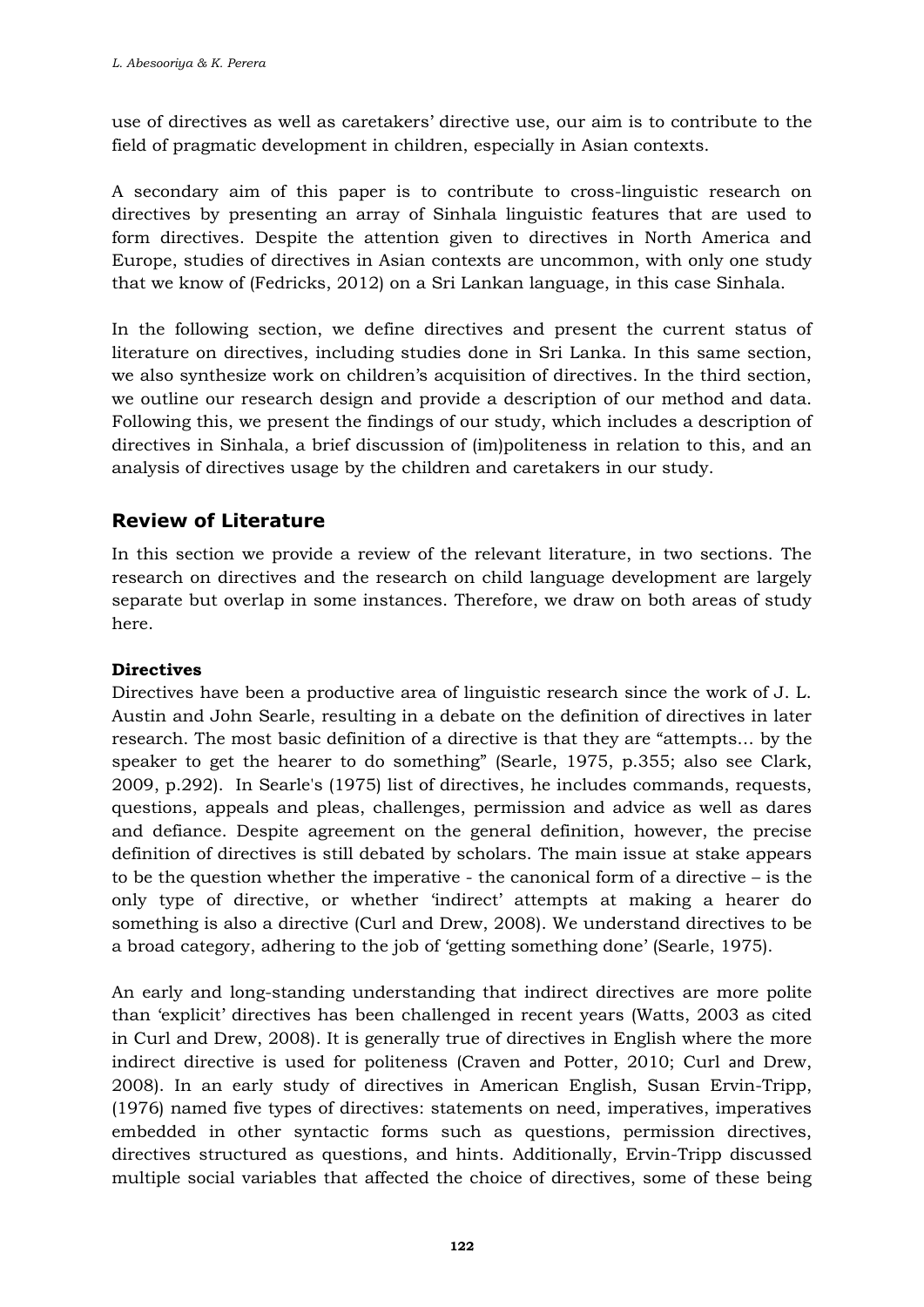hierarchical relationships, familiarity, and presence of outsiders. However, Weigel & Weigel's (1985) study of directives in the "primarily black male migratory agricultural laborer subculture" of Eastern United States (p.65), an attempt to test Ervin-Tripp's classification of directives, contradicted Ervin-Tripp's findings. In it, the participants showed a high number of imperative usages disregarding the social and work constraints that would have been expected by the findings of the prior study. Taken together, these two studies show the need to study directives usage across contexts even when it is the same language.

Studies on different languages have provided both context-related and languagerelated findings. Rossi's (2012) study on Italian shows that directives and requests for action differ according to the project (course of action undertaken together) and ownership, i.e. whether the course of action is felt to be undertaken individually or jointly. In Greek, imperatives used as directives are widespread, and are made acceptable by the existence of linguistic features that indicate not only command (which an English imperative does) but also wishes and desires (Economidou-Kogetsidis, 2002). Additionally, while Ervin-Tripp has not discussed positive and negative imperatives separately, some scholars do so (e.g. Weigel and Weigel, 1985). Similarly, studies on Nepalese and Japanese data show that different linguistic forms (e.g. modals) can be used to vary the intensity of directives (Upadhyayi, 2003 cited in Fedricks, 2012; Takada, 2013). Evidently, languages use a variety of linguistic features alongside directives to affect their politeness and directness, and these two aspects do not necessarily contradict each other. In other words, directness in directives does not always imply impoliteness. These studies are especially relevant to the study of languages in which morphological forms signal directives and politeness separately, as we will show in our research.

In relation to Sinhala, the sole study we are aware of is Fedricks' (2012) study of directives in a Buddhist temple setting in the USA. Federicks used a classification system that included ten types of directives. These included eight from Ervin-Tripp and Upadhyayi as well as two new types (epistemic directives and zero verbal directives) arising from his own data. Fedricks shows that women used suggestion directives more, and used less imperatives than men, who used question directives more. Our study extends this work by exploring a different setting – the home setting, which is a linguistic domain that is expected to show informal directive usage. Fedricks (2012) and other Sinhala scholars (Ch. Premawardhena, 2007; Chandralal, 2010) also mention the verbal suffix *–ko* as a feature used with imperatives for politeness and for persuasion. Our study illustrates counterexamples to this which we will discuss later.

### **Children and directives**

A large body of research exists on child language acquisition (CLA), also called first language acquisition (FLA), a dynamic area of study for many decades in linguistics (Ferguson and Farwell, 1975), psychology (MacNamara, 1972) and in anthropology where it is studied as part of language socialization (Duranti *et al.*, 2012). Much of this early research has been in monolingual settings of language acquisition, either of English or other languages. This study adds to the current trend in researching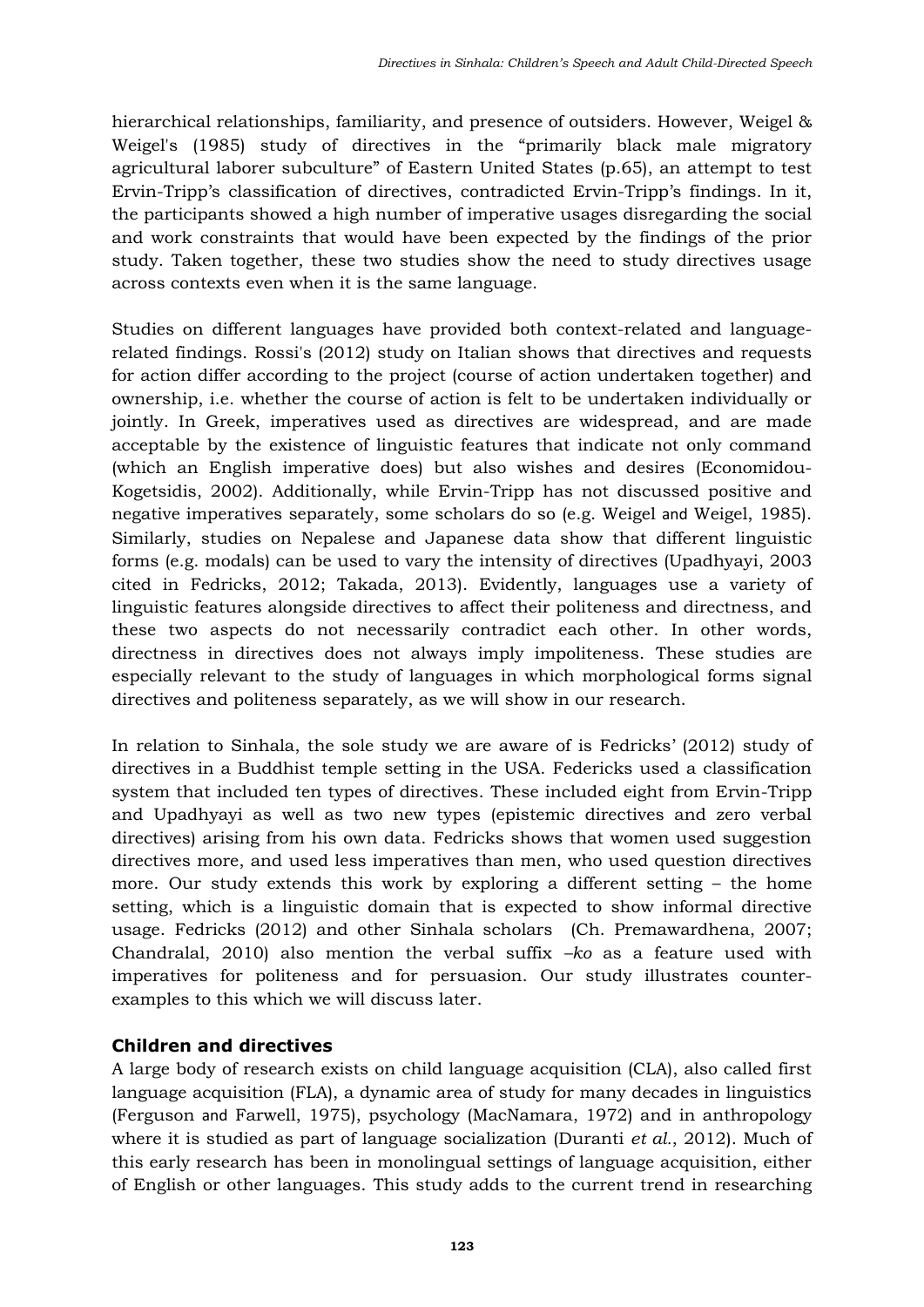child language development in bilingual settings, given that even in generally bilingual settings individual families can show variation in this.

Since the 1970s, there has also been much research on children's pragmatic development (Cameron-Faulkner, 2014; Hollos and Beeman, 1978; Zufferey, 2016). This includes their ability to respond to others and produce various speech acts, such as directives. Two areas of linguistics have produced research on directives developmental studies and studies of (im)politeness, both bodies of research relevant to our study. This body of research is cross-linguistic in nature (Matthews, 2014), a necessary addition to research in directives given the diversity of languagespecific forms of directives. Our study adds to this.

Research on children's development of language abilities has shown that language approximating a directive, or an order for an adult to do something, emerges in the child at about 10 months of age; conventional directives appear at around 20 months, or a little over 2 years of age (Matthews 2014). Children find it "easier to make certain requests (ask, order, forbid) than to allow something or to make a promise about something" (Clark 2009, p.302). Therefore, children may use a higher number of directives than adults, which makes directives a productive locus of study for CLA. However, assigning illocutionary force to children's utterances is at times difficult and should be done with care in very young children (Cameron-Faulkner, 2014). Thea Cameron-Faulkner (2014) calls for more research that takes into account the context and co-participants who are involved in speaking, along with the children themselves.

Such contextual work has been done in the culturally and linguistically diverse area of (im)politeness research Küntay *et al.* (2014) and Duranti *et al.* (2012) define politeness as ways of maintaining social and communicative concord and avoiding social discord. Further, Brown and Levinson (1987) define politeness as showing awareness of another person's public self-image, or face, for example, by avoiding imposition on others or showing solidarity with others. For instance, Clark (2009) positions "Come here" as a less polite directive whereas "Could you come here?" as a more polite directive. Matthews (2014) states that politeness vary according to factors such as speaker-hearer characteristics (e.g., age, degree of familiarity), context (e.g., level of formality), and topic of conversation. Even though different languages require different grammatical forms to express directives, cross-linguistic studies have shown that children generally seem to acquire the pragmatic function of directives early and they "are sensitive to contextual factors such as activity type and age of interlocutor and vary the level of politeness accordingly" (Küntay *et al.*, 2014, p.325; Zufferey, 2016). In an early cross-cultural study, Hollos & Beeman (1978) found that Norwegian and Hungarian children differed in their communicative styles when using directives, with Hungarian children being more direct and Norwegian children being more indirect. Contrary to previous research which showed that girl children were more indirect and therefore more polite in play, and boy children were the opposite of this, Aronsson and Thorell (1999) have shown that children of both sexes delighted in playing conflict situations. They also showed that children used directives to perform invitations, or even as dares or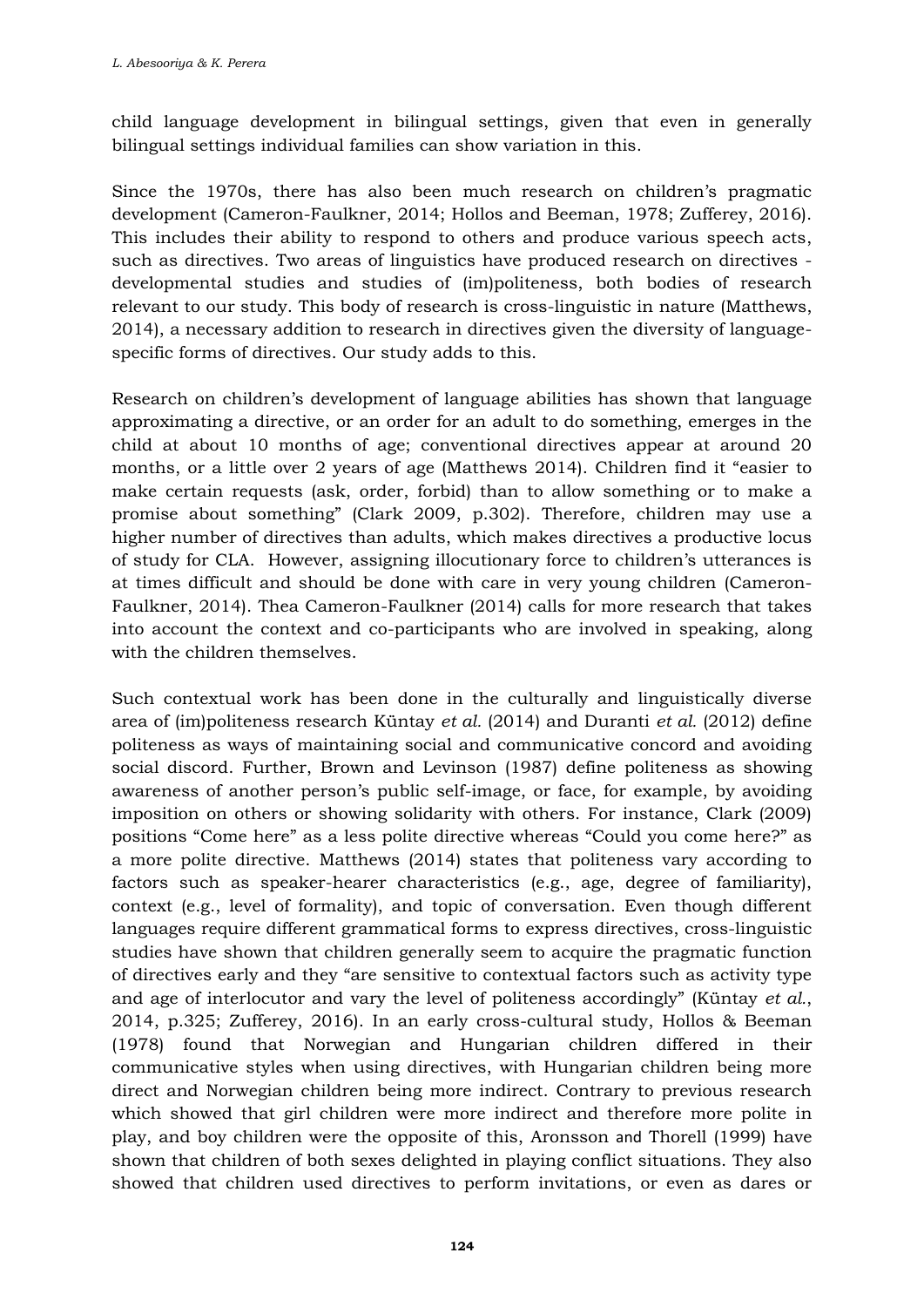threats showing multiple pragmatic functions as used by children. Despite the accumulation of research in different languages, research on bilingual children acquiring directives in both languages is still scarce.

Research on CLA in Sri Lanka is sporadic. An early paper by James W. Gair and colleagues (Gair *et al.*, 1998) continues to be the most robust. In a series of studies, they tested Universal Grammar (UG) principles by studying the acquisition of Sinhala by a large group of children, concluding that children mapped the spoken languages they heard to the underlying control structures they had acquired. More recent studies in child-related language come from the field of speech and communication disorders. One such study by Hettiarachchi and Ranaweera (2013) illustrate the use of multisensory storytelling to enhance vocabulary development in children who have language-learning difficulties and discusses possibilities of increased skills in communication in this manner. In a study of the acquisition of Sinhala case marking by 37 children Silva (2002) found that children acquired Sinhala case marking as a cluster (rather than separately) and that no difference in acquisition was noted due to gender or regional differences. Children in Silva's study were able to produce directives by 1.8 years of age. This ties in with findings on the early production of directives in children of other linguistic environments (Matthews 2014). As is evident, there is a pressing need for child-language acquisition studies in Sri Lanka.

# **Methodology**

Many of the studies in child language acquisition have used elicitation techniques or improvisations to collect data (Aronsson and Thorell 1999; Gair *et al*., 1998), whereas research in language socialization uses naturally occurring data. Similar to the latter, this study uses a qualitative research design which includes recordings of naturally occurring interaction and observations.

The participants of this research were purposively selected. Five children from five middle class families from the first author's neighborhood in Kandy, the main city of the Central Province of Sri Lanka. The families were considered middle-class due to parental occupation (professional) and access to English (at least one parent spoke English). We will name the families A, B, C, D and E. They were all female children between the ages of two to four years.

The first author initially approached the families to research bilingual families with the prospect of studying Sinhala-English bilingual children and chose two families for extended observation. During an initial meeting with the first author, the mothers of the children stated that the families were bilingual. However, the use of the two languages varied in the families and the children did not speak in English during observation. Only family E was observed to be bilingual; in families C and D, the fathers spoke to the children only in English whereas the mothers spoke to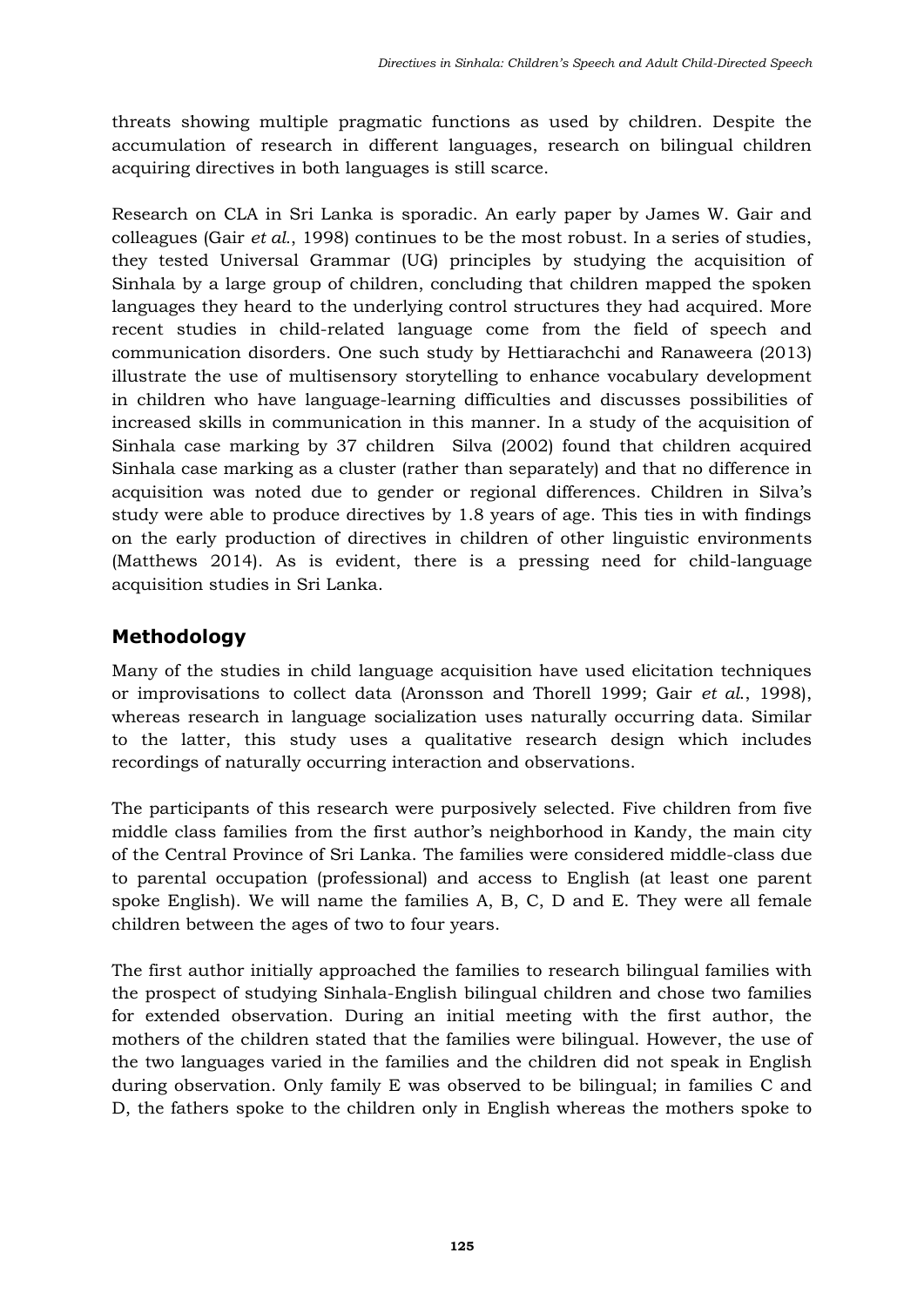them in Sinhala and English, with varying extents of codeswitching. † In family D, the father did not spend much time with the children due to his work schedule, which entailed travelling regularly to other parts of the country, and spent only weekends with the child who then had less exposure to English. Similar to father D, father B also worked outside the region. The fathers in families E and A travelled to work daily whereas the mothers were homemakers. Some families lived with extended family members, which included grandparents. The primary caretakers – mothers and grandmothers - used mostly Sinhala in their interaction with the children.

Data was collected over a period of a month. Initially, the caretakers undertook to self-record children's everyday speech. However, this was not successful as the primary data collection method due to the caregivers being pressed for time as well as, in some instances, their lack familiarity with technology. The first author then audio recorded the interactions during her observations in two of the households; the notes taken during observations were also written into field notes. The children were observed during their meal times and their play times with other children. We analyze approximately 570 minutes (i.e. 9.5 hours) of spoken data and 20 minutes of self-recorded interaction by the families. The speech samples were coded for types of directives and their functions, and then compared to the categorization by Ervin-Tripp (1976) and Fedricks (2012). When coding for (im)politeness suprasegmental features such as pitch and intonation were taken into consideration. We will not, however, discuss suprasegmental features in this article.

# **Findings and Discussion**

In this section, we first present a classification of directives of the Sinhala language as found in our data. Following this, we present a brief discussion of forms of (im)politeness relating to directives, where we challenge the current understanding of one form. Finally, we present our findings on directives use.

### **Form and function of directives in Sinhala**

This section includes a discussion of the classification of directives and examples of directives found in our data. We have used the classification of directives by Ervin-Tripp (1976) and Fedricks (2012) as the basis for our classification. However, our data does not include the following categories of directives: elliptical directives, epistemic directives and zero verbal directives.‡ This absence could be due to the

<sup>†</sup>Codeswitching is here defined as the alternation of codes both between speakers' turns or within a turn (Wardhaugh, 2011).

<sup>‡</sup> Elliptical directives have a noun or verb missing (e.g. *tawa dekak*, meaning 'two more'); epistemic directives use epistemic adverbs such as *hithənəwa* (e.g. *mamə hithanne obə wahanse mehetə wadinəwa*, meaning 'I think you come here most honoured sir'); zero verbal directives where no conversation takes place but action is directed by contextual knowledge and non-verbal communication such as gesture (e.g. long pause used to indicate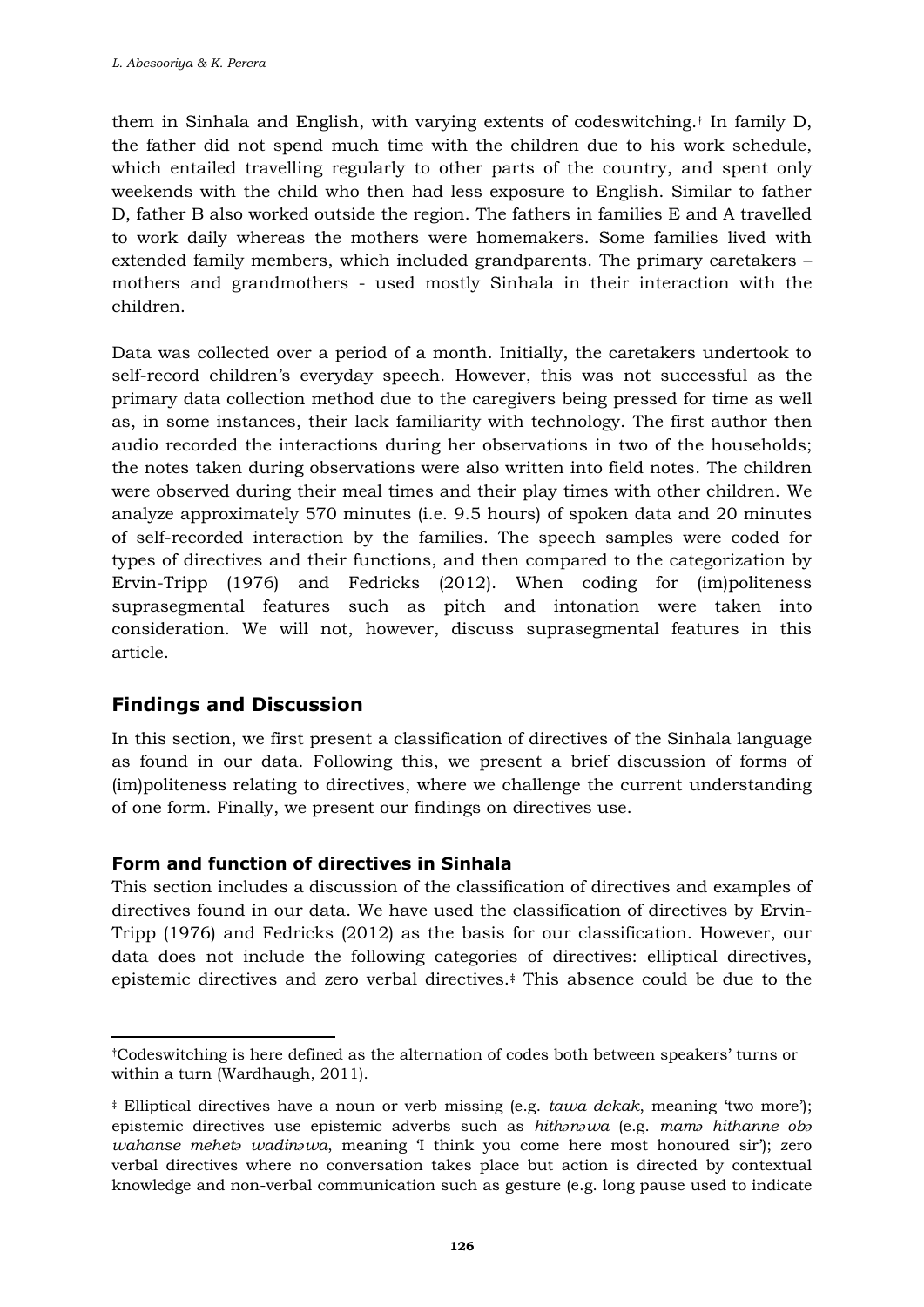particular nature of interaction we observed, which is that of children interacting with each other, or interacting with adult caretakers. We have left out two categories - 'permission requests' and 'questions as directives. In our data, requests are not made for the purposes of obtaining permission; neither is the question form used for queries. Therefore, question forms are absorbed into other categories, depending on their function as directives. Our data also included two types of directives not mentioned in Ervin-Tripp (1976) and Fedricks (2012). These are predictions and conditions which function as directives.

Next, we will provide examples of each type of directive found in our data. In most instances, we show the directives used by children, except in the case of directive types that have only been used by adults. Children in the study are identified by the alphabetical letter correlating with the family. In some cases, children show developmental errors in terms of phonology, which are marked by an asterisk (we discuss these later).

### **1. Need statements**

| [1] Child C: Bittara |                   | witərak | o:ne |
|----------------------|-------------------|---------|------|
|                      | eggs              | only    | want |
|                      | I want only eggs. |         |      |

While Fedricks (2012) identifies three verbs for the expression of need (*o:ne, o:ne kərənəwa, o:ne wenəwa*), in our data we find only *o:ne* (want). In this situation, the child expresses a need for eggs, which then functions as a directive to be given eggs. It is probable that Fedricks' research setting, a temple, produced more variations of *o:ne* due to extensive politeness constraints that exist in such a setting, whereas such an array may not be necessary for the children in the home domain.

### **2. Imperatives**

We note two variations in imperatives: imperatives to act, as well as imperatives to refrain from acting.

| [2] Child E: <i>indako</i> |                          | mamə *kəlnəkan. indəko |  |
|----------------------------|--------------------------|------------------------|--|
|                            | wait+POL                 | I do+COND wait+POL     |  |
|                            | Wait till I do it. Wait. |                        |  |

In this situation, the child wants to do an action herself, and commands the playmate to wait until she does it. This functions as an imperative. As Fedricks (2012) states, Sinhala directives add -*ko* to indicate that it is a polite form (glossed for now as POL) or for persuasion. Here, *-ko* is added to the verb *indəko* for persuasion.

lay people to take the lead in prayers). Definitions, examples and translation are from Fedricks (2012, pp.35-36).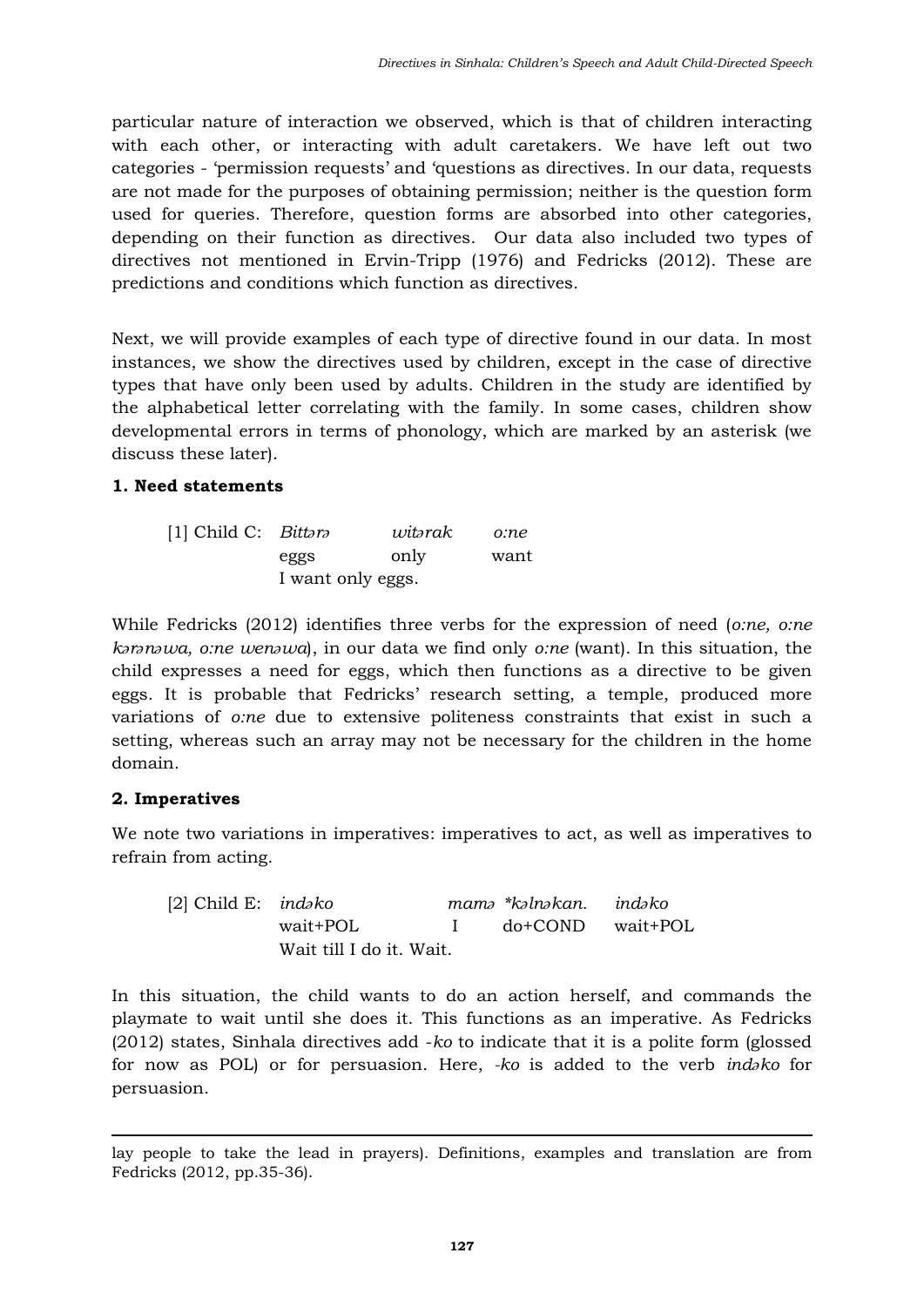The third example is an imperative to refrain from an action.

| [3] Child B: $epa$ |            | oya | endə |
|--------------------|------------|-----|------|
|                    | don't      | you | come |
|                    | Don't come |     |      |

In this situation, the child commands her playmate not to come. In Sinhala, the quasi-verb *epa* is added to the verb to indicate that the action should not be done, classified as negative imperatives by Chandralal (2010 ).

Additionally, a negative imperative can also be formed by *æti*, another word which Gair and Paolillo (1997) classify as a quasi-verb (uninflected for tense, p.26), as in example 4:

| [4] Child B: $æti$ , |         | æti    |
|----------------------|---------|--------|
|                      | enough  | enough |
|                      | Enough! |        |

Here, the child states that she has had enough food and she does not want any more. This is again a negative imperative, since she is indicating that she should not be given more food; it is also a refusal to eat more. Of note is the fact that in itself, *æti* is not a negative and can function both as positive (to mean 'yes, I have enough') or negative, as in the above example.

#### **3. Hints**

| $[5]$ Child E:                                |          |         |      |        |       |  |
|-----------------------------------------------|----------|---------|------|--------|-------|--|
| me:                                           | $0:ma^*$ | newe:ne | mamə | kiyəla | dunne |  |
| here                                          |          |         |      | sav    | gave  |  |
| Hey, that is not how I taught (you to do it). |          |         |      |        |       |  |

In this instance, the main proposition of this statement by the child is that the playmate is not acting according to instructions. By saying this, she implies that the addressee has not followed directions correctly. The child is expecting an active response from the listener, for the action to be done her way, which makes it a directive. In the next example, Child D is showing another child how to do something.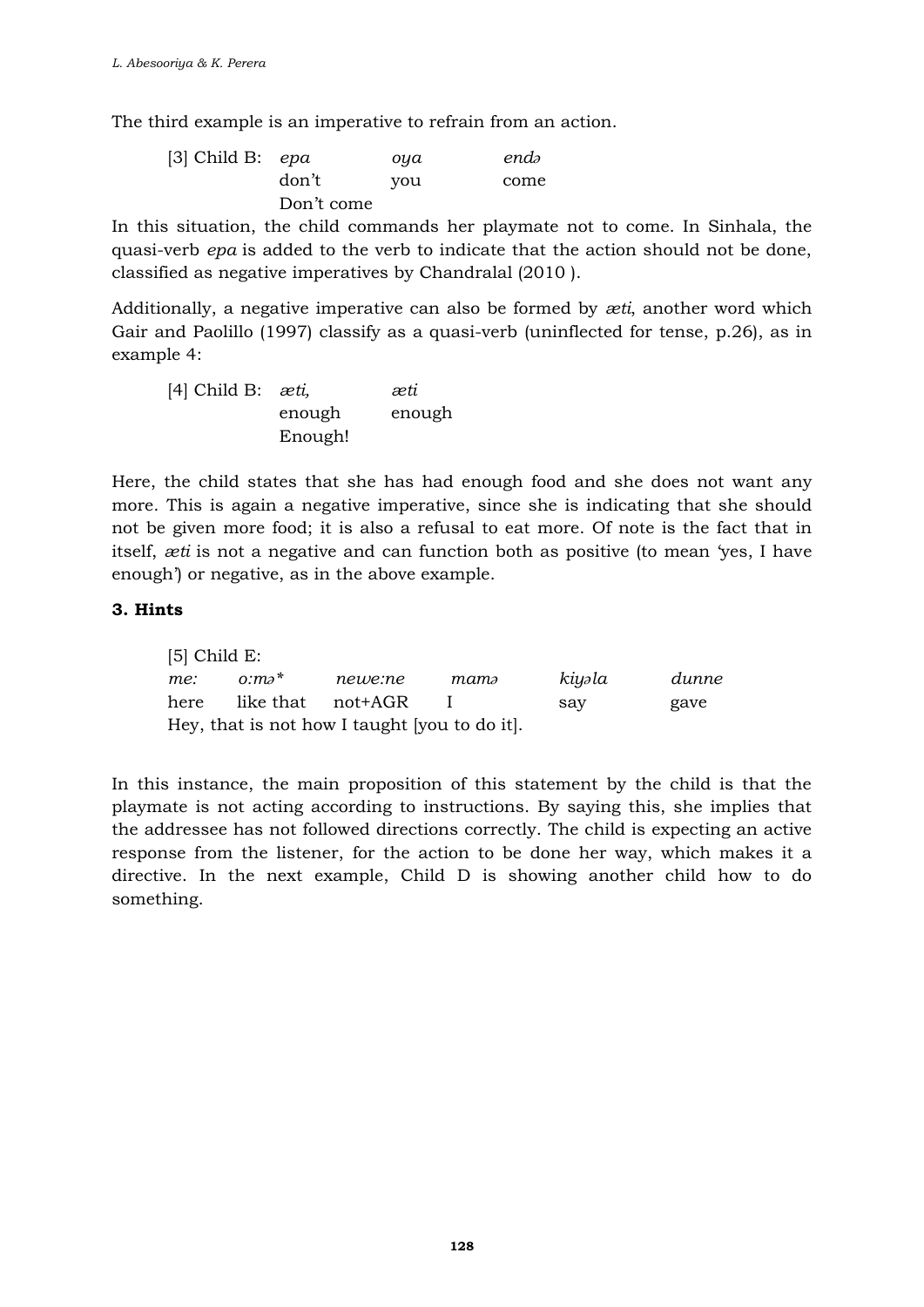[6] Child D: *me:mə \*galanne*  this way removes FOC This is how you remove [it].

Ervin-Tripp (1976) includes statements of condition as the example for this category [6], which we also note in our data. We observe that both examples are more than hints, since [6] is actually a demonstration of an action, which can be considered a directive.

#### **4. Suggestives**

[7] Child B: *kavudə loku balamu ennə malli*  Who big see come younger brother Let's see who is taller, younger brother

In this occasion, the child suggests that her playmate, a younger boy, should join her so that they can measure their heights and conclude who is taller. Since Sinhala is a pro-drop prone language, the subject is missing in this but is made clear by the verb ending with the morpheme *-u* (first person plural). This confirms Fedricks' (2012) finding that suggestives are used as directives for collaborative action.

#### **5. Requests**

Our classification of requests is somewhat different to the classifications by Fredericks and Ervin-Tripp. Both scholars have a category termed permission directive, which include some requests. However, in our data, requests were not used to ask for permission; at the same time, the data does not include permission requests. The form of the requests is typically the question form (but not all questions are requests).

| [8] Child A: athana |                 | <i>innæ:</i> |
|---------------------|-----------------|--------------|
|                     | there           | stay+Q       |
|                     | Stay there, ok? |              |

In this instance, the child needs the listener to wait for her at a particular place. The verb *innə* is coupled with -*æ:* an agreement marker when ending a verb, and in rapid speech the neutral vowel ending of the verb is elided. The addition of -*æ:* transforms the imperative verb form into a request because it makes it more polite and seeks agreement to the imperative.

[9] Child B: *mage pænsələ dennəko:* my pencil give+POL Give (me) my pencil.

Here, the child asks her playmate to give her pencil back. The verb is in the canonical form of the imperative - *dennə*. However, the addition of *-ko* adds a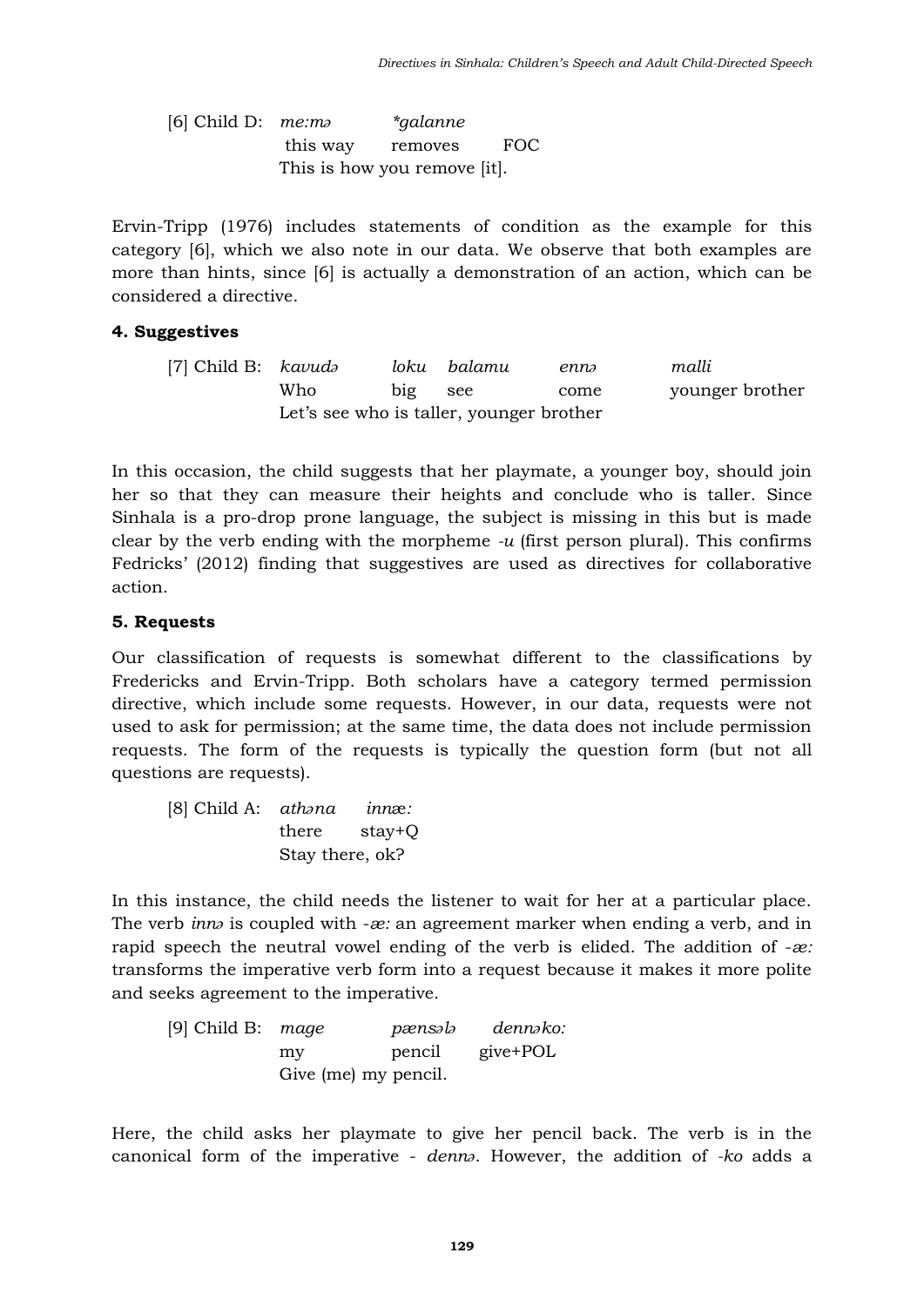persuasive element to it, which makes it a request similar to 'can you please give me the pencil?' rather than a direct imperative.

#### **6 Refusals**

In our data, refusals come in two forms. The first form includes the quasi-verb bæ: (cannot) as in example 10.

[10] Child D: *athin kannə bæ*: hand+INS eat cannot I can't eat with my hand

Here, the child's refusal to eat by hand also acts as a directive that she should be fed by her mother. The mother understood is as such. However, not all refusals are directives and the function is context-bound, like most other forms.

The following three types of directives are only found in adult speech. For convenience, we remind the reader again that 4.1.8 and 4.1.9 are newly formed categories necessitated by our data.

### **7. Embedded imperatives**

[11] Mother C: *akkitə kiyannə me mona:th ekkadə kanne* elder sister+DAT tell this what+also with+Q eatFOC Tell the elder sister what she will eat this with.

In this situation, the mother wants the child to explain to her older sister what curries accompany the rice. The utterance begins with the directive *kiyannə* (an imperative) which is followed by the content of what needs to be conveyed.

### **8. Prediction**

| $[12]$ Mother D: |  |                        | baba: dæn do:ni wage: duwonowa:       |
|------------------|--|------------------------|---------------------------------------|
|                  |  | baby now Doni like run |                                       |
|                  |  |                        | Now you (the baby) will run like Doni |

In this example, the mother predicts that the child will run like Doni, a character in a popular television series, to come and eat her food. The verb *duwənəwa*: is used in the present tense, which is also used for the future and for predictions in Sinhala. This is an indirect directive, acting as an imperative for the child to eat. We have two such directive forms, both by adults, to convey expected action to the children.

### **9. Condition**

| [13] Mother D: $j\ddot{o}$ : data | ıce | ekak | genəth | denəwa. |
|-----------------------------------|-----|------|--------|---------|
| joda+DAT ice one                  |     |      | bring  | give    |
| [I] will bring Joda an ice cream. |     |      |        |         |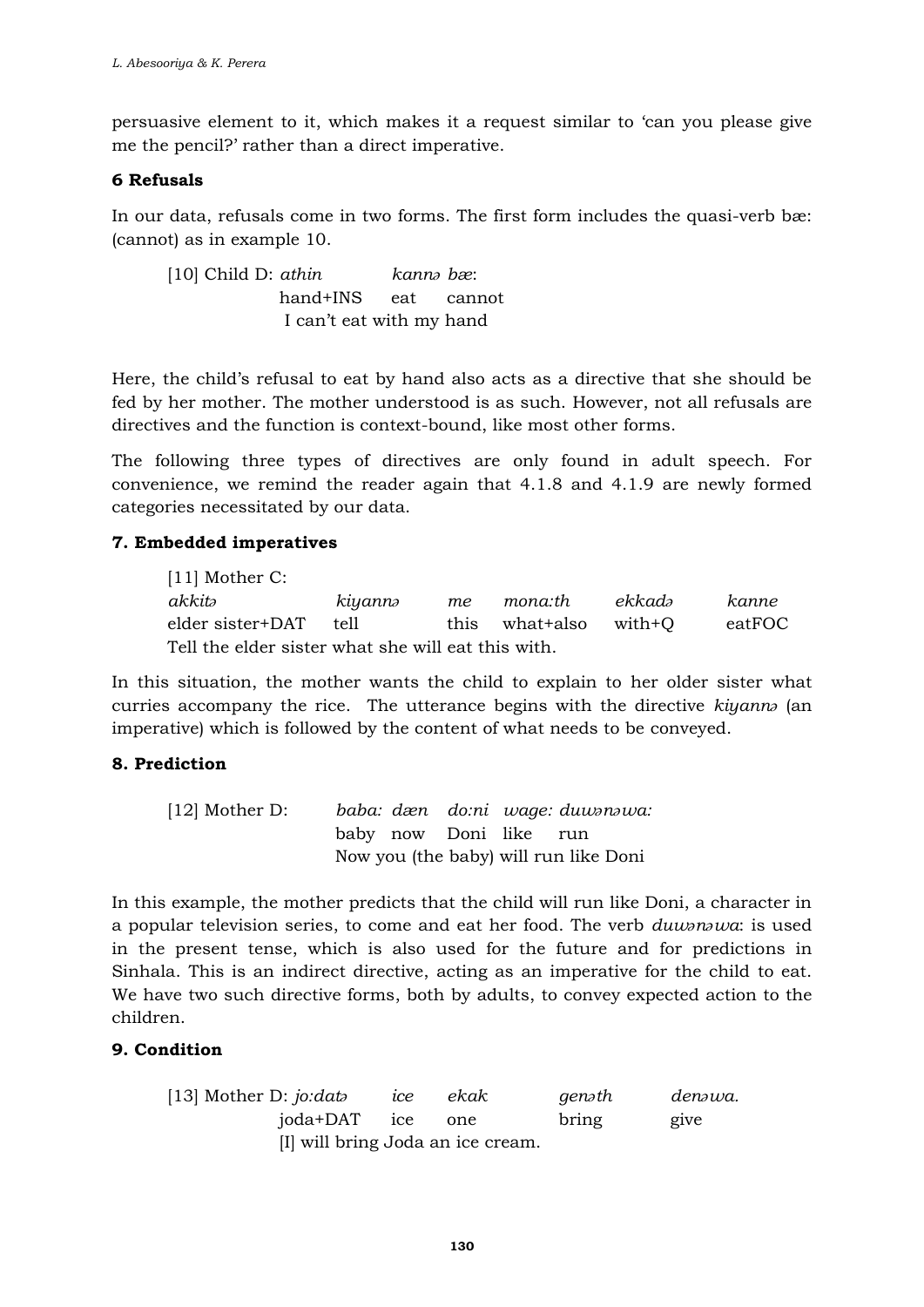Here, the mother somehow wants to feed the child. Hence, she makes a 'deal' that she will buy her an ice cream if child D eats her food. The little girl is addressed by a pet name, Joda (taken from a well-known character of a local television series). The conditional statement acts indirectly as a directive to eat, which is the only condition under which the child gets her ice cream.

#### **10. Development of directive forms in children**

While the syntactic form of the directive is correct in the language produced by the children in this study, in some instances we note developmental errors in phonology. In example [2], *indəko mamə \*kəlnəkan* (wait till I do it), the child does not produce the /r/ in the verb /*kərənə*/, replacing it with /l/. We also find replacement of /r/ with /s/ in /*saumak*/ in *loku: saumak hadannə* (make a large circle), and replacement of /m/ with /p/ in /*patə*/ in *patə bæ:* (I can't). Other such developmental errors found above are: omission of /r/ (/*witəak*/) [example 1], omission of /h/ (/*me:mə*/) [example 6] and omission of /w/ (/*galanne*/) [example 6]. While not directly relevant to the study of directives, we present these as a contribution to the discussion of child language development in Sinhala.

### **Politeness in directives**

This section presents our findings on the use of polite and impolite forms of directives, including a description of the use of the morpheme *–ko* in its use as an intensifier.

#### **1. Verbal forms of (im)politeness**

In the presentation of the structure of directives so far, we have shown the canonical forms of the directive, which is also counted as the polite form. Unlike English, and similar to languages such as Korean (Byon, 2006) and Japanese (Geyer, 2018), Sinhala expresses (im)politeness in directives through verbal morphology and affixation.

The canonical form of the directive is the imperative, for which Sinhala uses the infinitive form of the verb (Chandralal, 2010, p.254). Examples for this are *kiyannə* (tell), and *kannə* (eat). In Sinhala, however, as we saw above (4.1.4), directives can also use the verb's first-person plural form (e.g., *kamu*) and other morphemes as seen above. In terms of politeness, the imperative can be considered the most direct form of the directive, whereas suggestives, conditions, and predictions can be considered indirect and at the same time, more polite forms of the directive. At the same time, Sinhala also has an impolite form of the verb. For this, Sinhala

uses the present tense form of the verb (ending in *-wa*). An example is given below:

| $[14]$ Child D: | pa:tiyə |    | yanə ekəta                          | da:nəwa |
|-----------------|---------|----|-------------------------------------|---------|
|                 | party   | go | one+DAT                             | put     |
|                 |         |    | Put it to the one that has a party. |         |

Here the child orders the sibling to switch to the television channel that is showing a party. In this, the verb form used is *da:nəwa* (put), derived from *da:nnə*. In this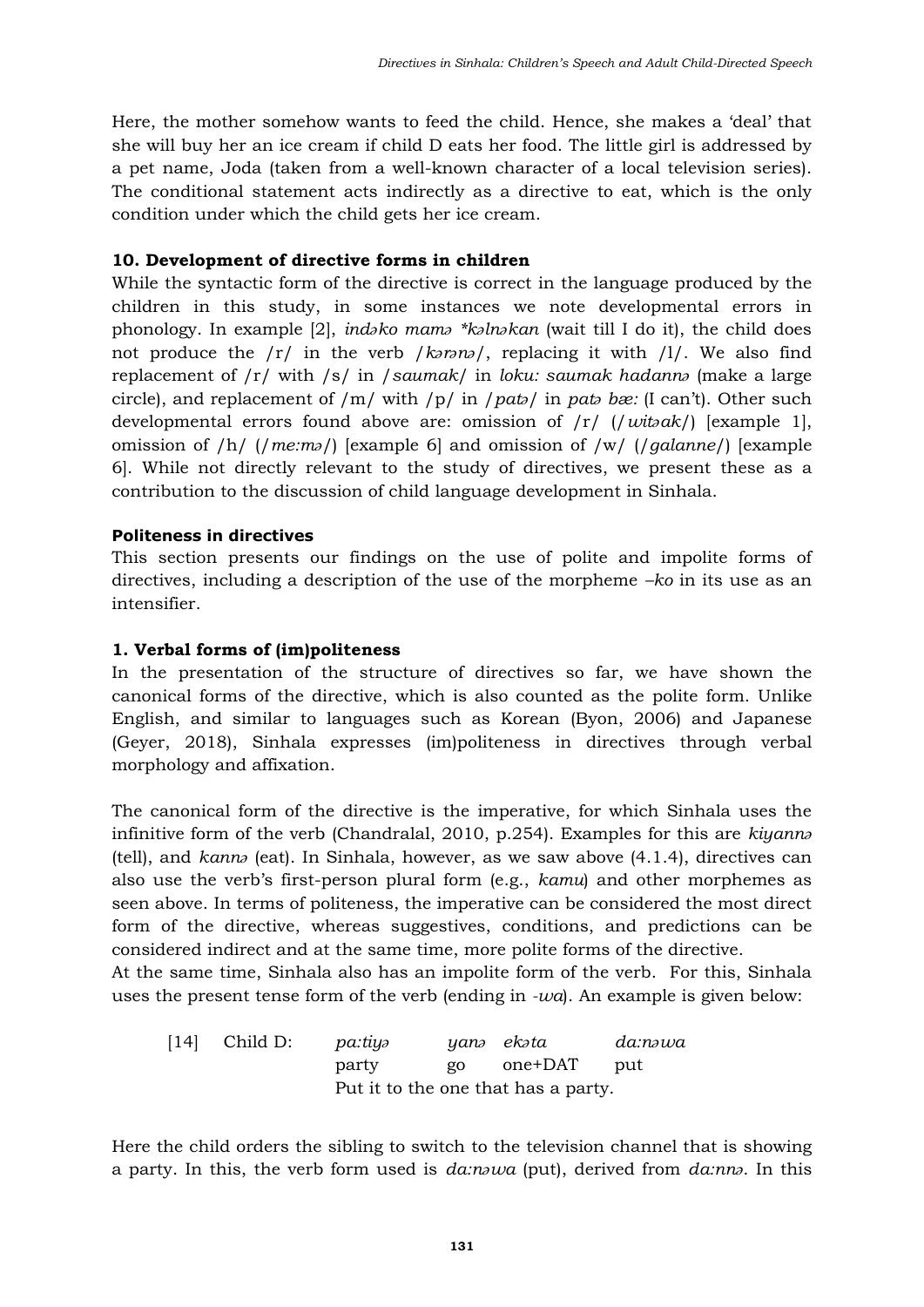impolite version of the imperative form, the verb is shortened and verb-final *-wa* is added. This greatly adds to the force of the imperative, making it a peremptory order.

#### **2. The morpheme -ko and (im)politeness**

The morphological feature *-k*o has generally been typified as a politeness or persuasive marker in Sinhala (Fedricks, 2012). This is, however, misleading. We present a reinterpretation of this feature, classifying it as an *intensifier* (glossed from now on as INT) as shown through the two examples below. As an intensifier it enhances the polite and impolite forms of the imperative used.

### **a)** *-ko* **with the canonical form of the imperative**

When *-ko* is used with the canonical form of the directive - the imperative - it adds an element of entreaty or persuasion to the imperative.

[15] Child D: *dennǝko dennǝko* give+INT give +INT Give it, please! Give it, please!

Here, the verb does not contain any features that indicate extra politeness but neither is it impolite even without the *-ko*. However, the *-ko* form adds a persuasive element to the verb, and together they form what could be termed a request.

### **b)** *-ko* **with the impolite imperative**

In the example below, the same verb shown in (a) above is seen with the morpheme *-ko*, but this time with the impolite form of the verb.

[16] Child D: *denǝwako* give IMP+INT Give it! (rudely)

Here, the child asks for something from the brother, using the impolite imperative (*denawa*), to which the *-ko* is added. *-ko* does not neutralize the impoliteness but instead intensifies the force of the imperative. Given that it is added to the impolite form of the imperative, we argue that *-ko* is not a politeness marker as classified in prior literature, but is an intensifier used for persuasion: it intensifies the force of the verb, regardless of whether it is in the polite or impolite form.

### **Use of directives by children and adults**

In this section, we analyses how directives are used by both the children and the adults in our study. This includes an analysis of the types of directives used by each group as well as a more detailed analysis of the children's use of directives. Table 1 provides the number and type of directives used.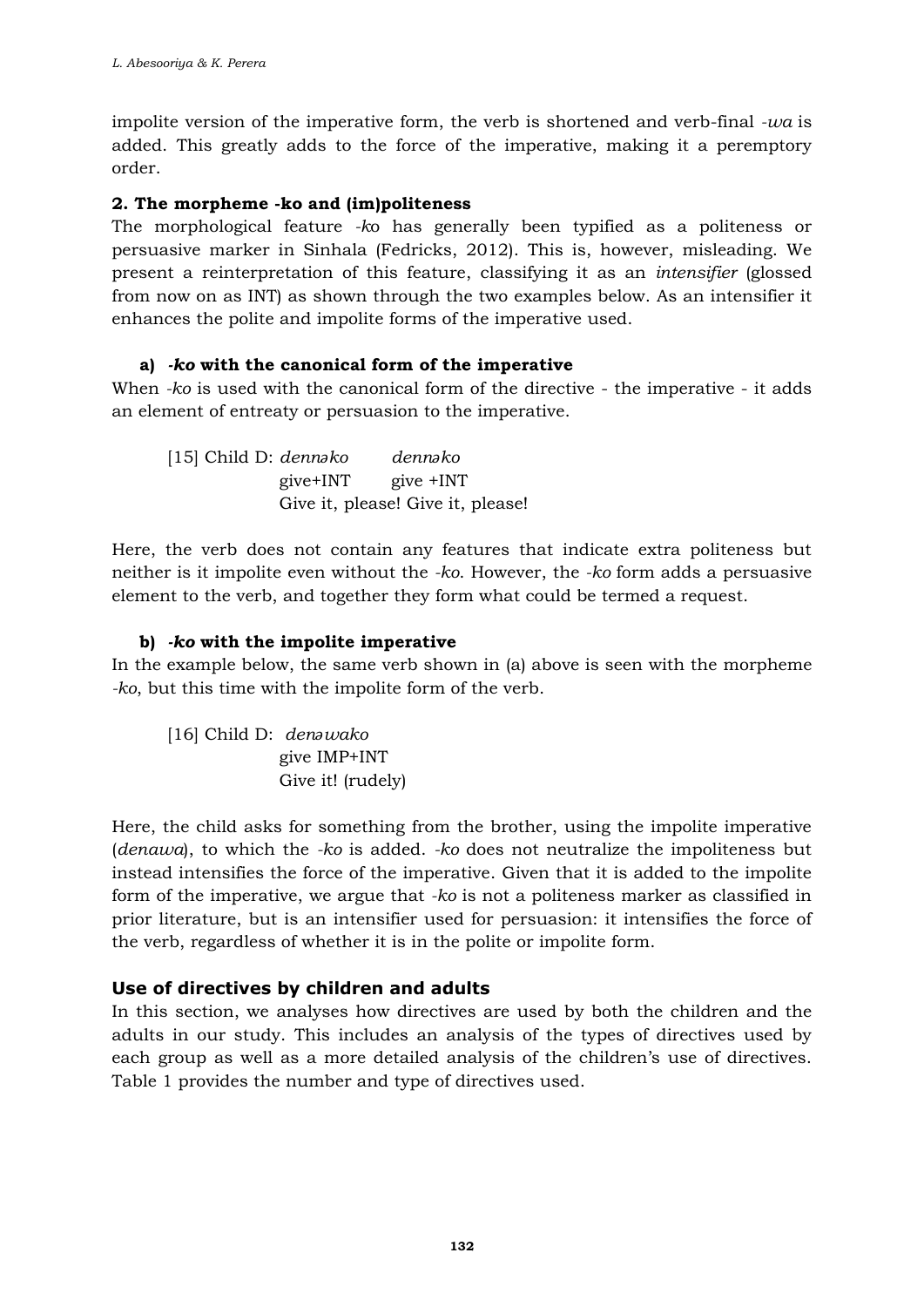|                             | Child          | Adult          | <b>Total</b>   |
|-----------------------------|----------------|----------------|----------------|
| Need                        | $\mathbf 1$    | 1              | $\sqrt{2}$     |
| Imperative                  | 28             | 42             | 70             |
| <b>Embedded Imperatives</b> | $\overline{0}$ | 1              | $\mathbf{1}$   |
| Hints                       | 3              | 1              | $\overline{4}$ |
| Suggestives                 | 5              | $\overline{2}$ | $\overline{7}$ |
| Requests                    | 12             | 18             | 30             |
| refusal                     | 1              | $\mathbf{0}$   | 1              |
| Predictions                 | $\overline{0}$ | $\overline{2}$ | $\overline{2}$ |
| conditions                  | $\mathbf{0}$   | $\overline{2}$ | $\overline{2}$ |
| Total                       | 50             | 69             | 119            |

**Table1.** Types and Number of Directives Used by Participants

As this table illustrates, adults use more directives than children. This is predictable, as it is indicative of the adult's authority over the child and the nature of caretaker interaction with children, i.e. they frequently want children to do something. This is probably also connected to the situations that were observed and recorded, such as instances of playing and feeding.

The directive types used most by both adults and children are imperatives and requests. Children use marginally more hints and suggestives than adults. Only adults, as we discussed in section 4.1 use predictions and conditions. This is probably to do with the nature of power differentials in adult and child interaction. While adults are in a position that allows them to promise or make conditions on child behavior, the opposite is generally unseen.

The largest part of the directives in our data (58%), are imperatives, which is the most used type of directive by both adults (42 tokens) and children (28 tokens). However, there is a difference with regard to addressee. Adults address imperatives to children in all instances. Children address imperatives to a variety of addressees, including playmates, siblings, and adult caretakers. Significantly, in 15 out of the 28 instances of imperatives, i.e. approximately half the time, children address imperatives to adult caretakers. In some instances, they use other types of directives before they use an imperative to the adult. At the same time, we also note the important point that children (except child D) do not use impolite forms of the imperative towards their parents, illustrating that children are well aware of the hierarchies of power in the family network.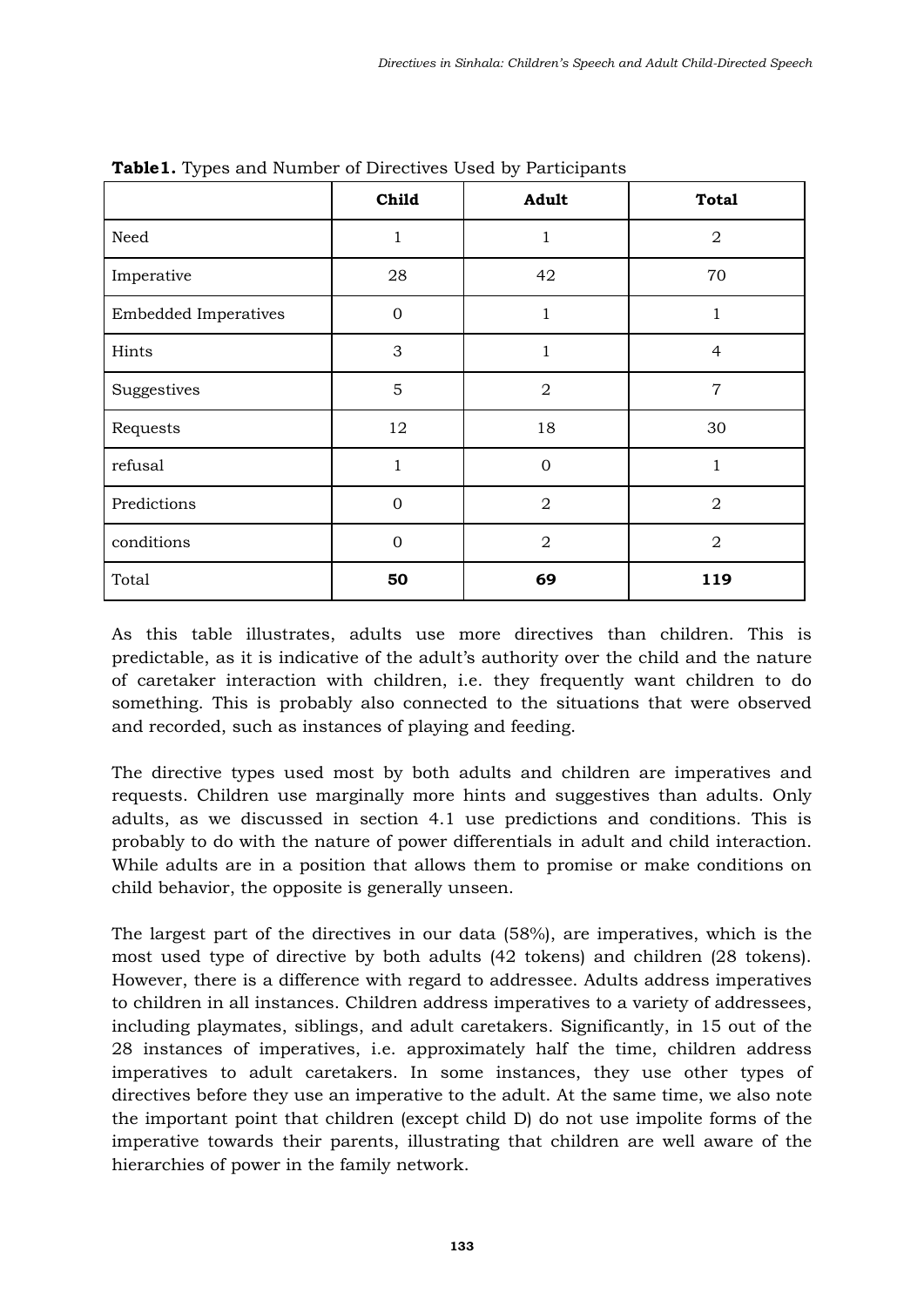In terms of choice of language, even though all five families claimed to be bilingual in English and Sinhala in the initial interview, none of the families used utterances that were fully in English in the recorded and observed interaction. It was observed that some adults used Sinhala-English mixed utterances. In the case of directives, 08 out of 69 directives included Sinhala-English codeswitching and were used solely by the adults.

| $[17]$ Mother D: |  | give ammi galawala                      | dennə              |
|------------------|--|-----------------------------------------|--------------------|
|                  |  | give mother remove                      | $e$ <sub>1Ve</sub> |
|                  |  | Give, I will remove it and give it back |                    |

Here, the mother starts the utterance in English, with the verb used for the directive in English, and continues the rest of the utterance in Sinhala. Similarly, in other such occasions, the adults use only one English word per utterance (these words are nouns and verbs).

Even though the families had stated they were bilingual, none of the children used English in recorded speech. This aligns with prior findings on bilingual children's speech (see Clark 2009; Matthews 2014) which shows that children are able to discern and decide how to use which language in a context-friendly manner and that they use directives in the language(s) with which they are most familiar. Given that few adults in their environment were using English, the children in this study too use mostly Sinhala.

We had noted that Child D's use of directives is anomalous: she uses twice the number of directives in comparison to other children. She also uses, though only twice, impolite directives to her parents. The recorded speech environment does not show significant differences between child D's environment and that of other children and needs further exploration to fully understand.



**Figure1.** Number of polite and impolite directives by child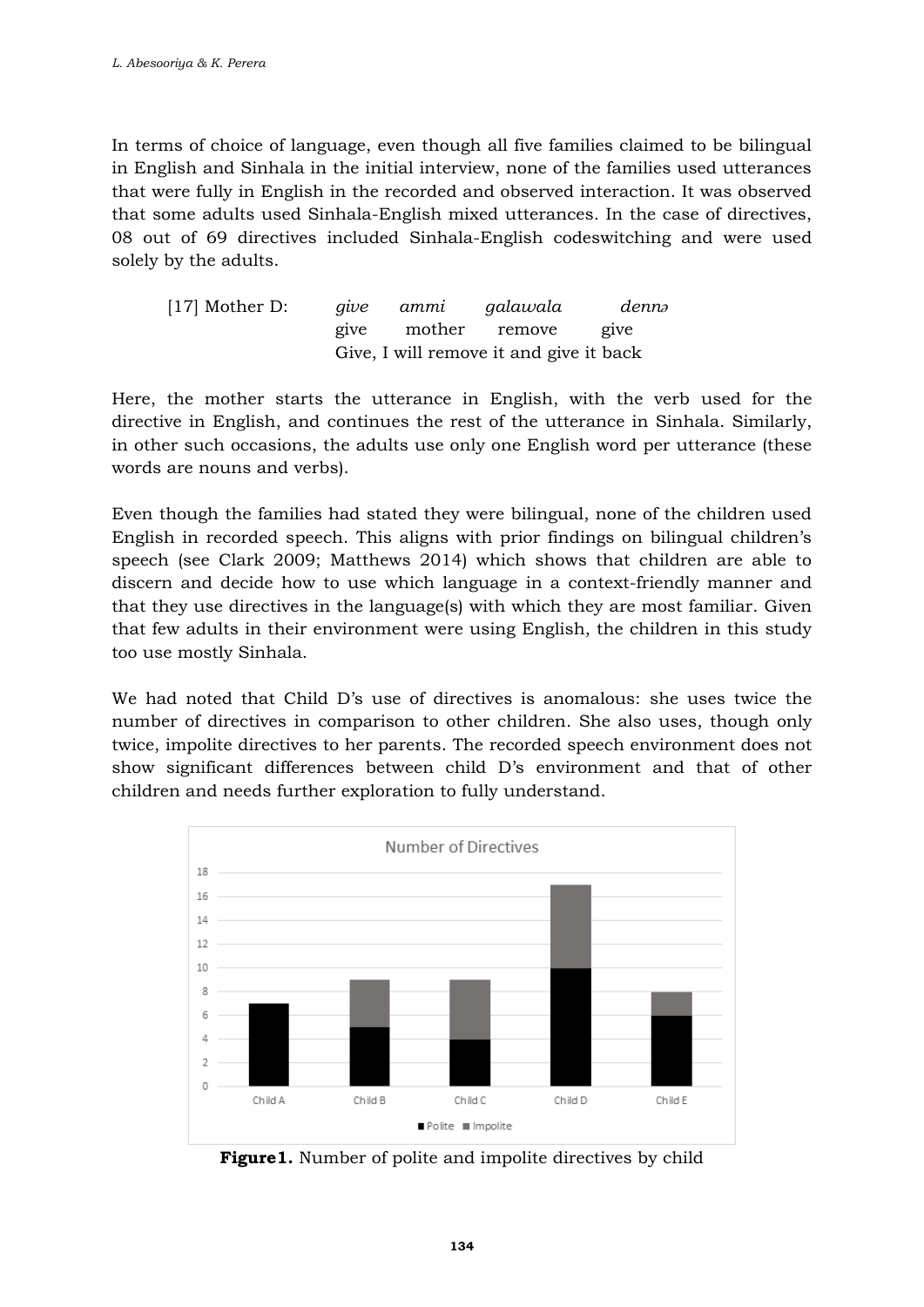Additionally, children address a larger amount of their directives (60%) to playmates and siblings, of which, roughly half are impolite.

| [18] Child B $kato$ |       | wahagenə                  | innəwa  |
|---------------------|-------|---------------------------|---------|
|                     | mouth | shut+COND                 | stayIMP |
|                     |       | Shut your mouth and wait. |         |

The above is typical of interaction between playmates and is part of their regular communicative style. The child addresses her playmate using an impolite directive because the playmate does not listen to her or does what she asks him to do. While there are studies illustrating that girl children (and women) use more politeness strategies than boy children (or men) (e.g. Ladegaard, 2004; Sheldon, 2016), our data show girl children using a range of polite and impolite linguistic markers. Our findings, therefore, support the literature (Cekaite, 2013; Goodwin, 2006) that argues that children's use of (im)polite linguistic features are as appropriate to their environment, i.e. when interacting with other children, girls may also use 'rough' language.

Very rarely do children use impolite directives towards adult caretakers. Only one child (Child D, twice) uses impolite directives towards parents, and only one child (Child E, 1 directive) uses impolite directives to the grandparent. Even in these situations, the child's use of the impolite imperative generally occurs in situations where they feel that their polite (but insistent) directives are unheeded, showing that this is a marked feature in language use towards adults by children. In most instances, adults ignored the use of the impolite directives by the child towards themselves or others, highlighting an area worth further investigation in language socialization.

# **Conclusions**

Our study presents findings related to directive use in Sinhala, from the perspective of child language use and adults' child directed speech. These Sinhalaspeaking families showed that children used more directives with their playmates than with adults they address. Furthermore, all the children in this study use similar amounts of polite and impolite directives. However, they use more impolite directives when with playmates and siblings, showing more care when talking to their parents or elderly caregivers (e.g. grandparents). This ties in with prior research in language socialization and pragmatic awareness that children's language use shows heightened awareness of their environment.

At the same time, we note that adults in this study rarely addressed the children's use of the impolite forms. In many instances, adults ignored their use of the impolite form but neither did they praise the use of the polite or canonical form of the directives. We make no conclusions on this phenomenon, given that this was not a focus of our study and is an inadvertent finding. Nevertheless, this would be a useful area for future investigation. In terms of pragmatic awareness, it is worth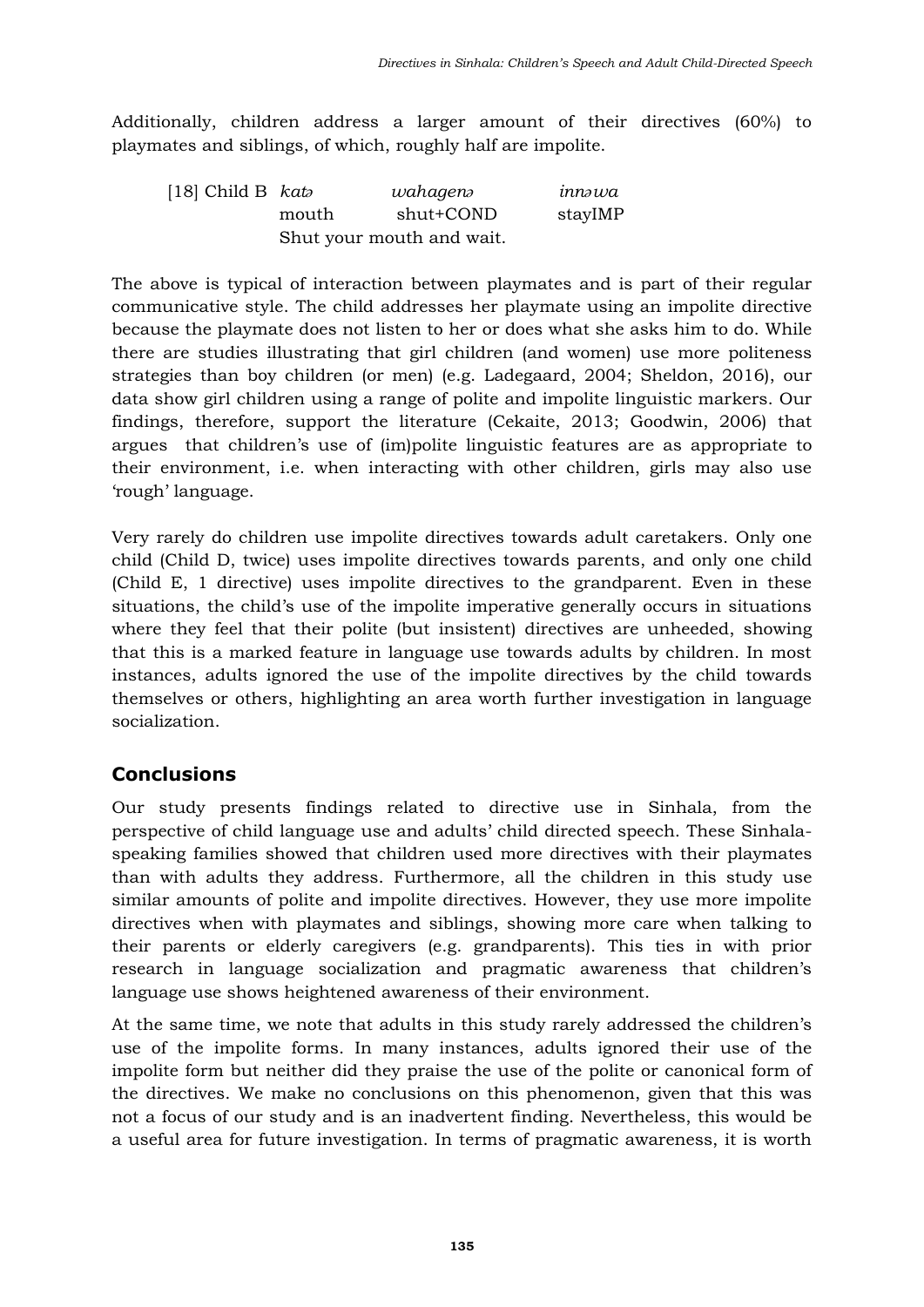noting that all the children, even when they show developmental errors in phonology, have acquired the pragmatic function of using directives.

Yet, since the study focused mostly on children and child-related activities, we also found less complex forms of directives in our data. The children's directives especially are the more direct and simple forms of the directives. Three forms of directives found in other scholars' data - elliptical directives, epistemic directives and zero verbal directives – are not found in our data; whereas, predictions and conditions are also used as directives in our study. These differences are undoubtedly due to the specific linguistic and research context of our study, highlighting the importance of context to pragmatic research. Sinhala's linguistic resources may be more suitable for some types of directives, given that the findings of both our study and Fedricks (2012) differ to Ervin-Tripp's classification of English directives. More research is necessary in both Sinhala and other languages with different linguistic properties to English, to move towards a general classification of directives.

### **Acknowledgements**

Initial versions of this study were presented by the first author at the Undergraduate Research Symposium (2016), Dept of English Language Teaching, University of Kelaniya and at the International Conference of the Sri Lanka English Language Teachers' Association (2016). A co-authored preliminary analysis of the current version of the study was presented at the Sinhala Studies Symposium (2018) at the University of Colombo, Sri Lanka. The authors wish to acknowledge the useful comments by participants of these conferences and the constructive feedback by two anonymous reviewers.

# **References**

- Aronsson, K., & Thorell, M. (1999). Family politics in children's play directives. *Journal of Pragmatics*, *31*(1), 25–48. https://doi.org/10.1016/S0378- 2166(98)00050-2
- Brown, P., & Levinson, S. C. (1987). Politeness: Some universals in language usage. In A. Jaworski & N. Coupland (Eds.), *The Discourse Reader* (pp. 311–323). London & New York: Routledge.
- Byon, A. S. (2006). The role of linguistic indirectness and honorifics in achieving linguistic politeness in Korean requests. *Journal of Politeness Research*, *2*(2), 247–276. https://doi.org/10.1515/PR.2006.013
- Cameron-Faulkner, T. (2014). The development of speech acts. In D. Matthews (Ed.), *Pragmatic Development in First Language Acquisition* (pp. 37–52). Amsterdam / Philadelphia: John Benjamins.
- Cekaite, A. (2013). Child Pragmatic Development. In *The Encyclopedia of Applied Linguistics* (pp. 1–7). Blackwell Publishing Ltd. https://doi.org/10.1002/9781405198431.wbeal0127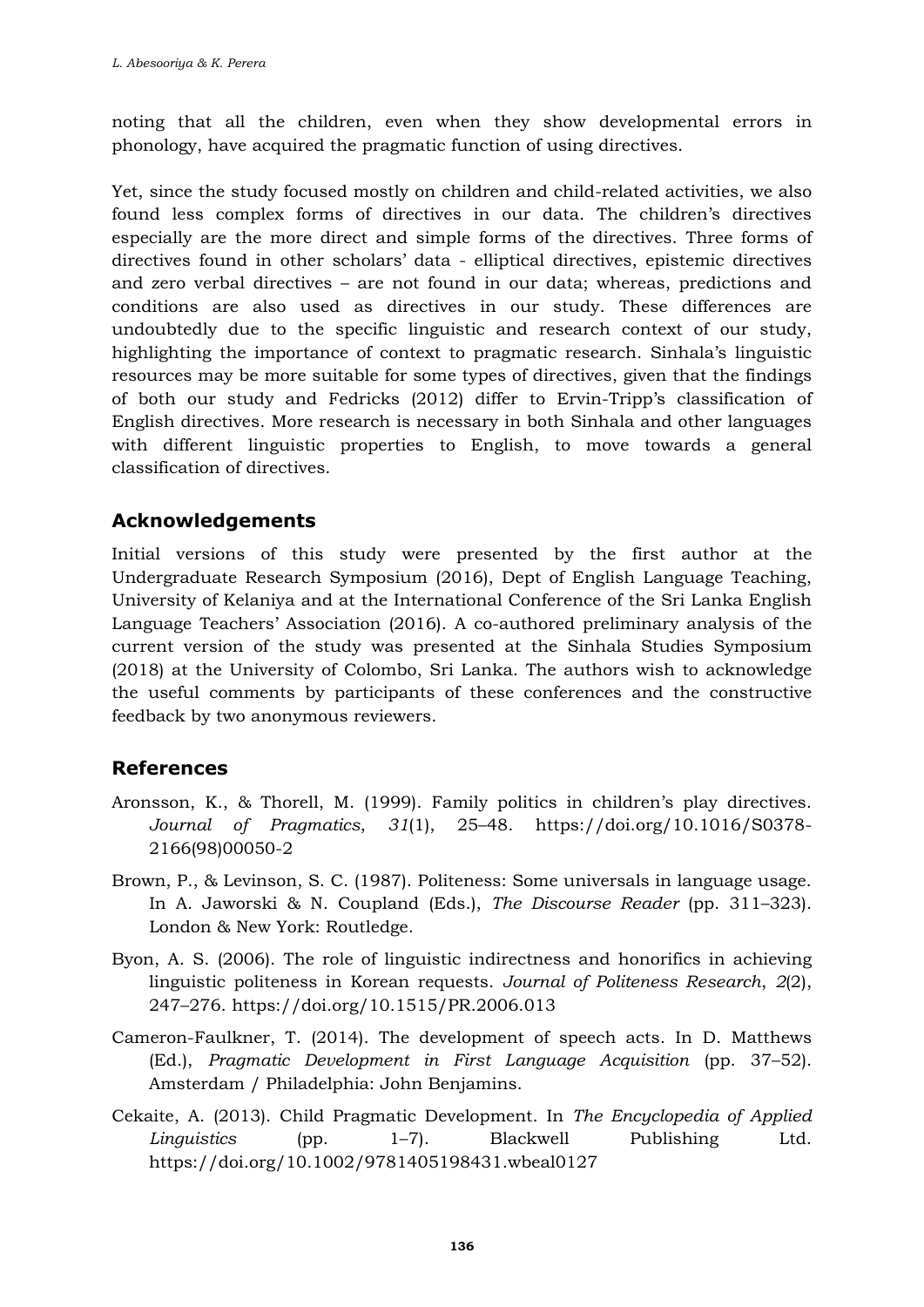- Ch. Premawardhena, N. (2007). The unwritten rules in a language: An analysis of spoken Sinhala. In M. Grein & E. Weigand (Eds.), *Dialogue and culture* (pp. 213–225). Amsterdam: John Benjamins.
- Chandralal, D. (2010). *Sinhala*. Amsterdam: John Benjamins Publishing.
- Clark, E. V. (2009). *First Language Acquisition*. Cambridge University Press.
- Craven, A., & Potter, J. (2010). Directives: Entitlement and contingency in action. *Discourse Studies*, *12*, 419–422. https://doi.org/10.1177/1461445610370126
- Curl, T. S., & Drew, P. (2008). Contingency and Action: A Comparison of Two Forms of Requesting. *Research on Language & Social Interaction*, *41*(2), 129– 153. https://doi.org/10.1080/08351810802028613
- Duranti, A., Ochs, E., & Schieffelin, B. B. (Eds.). (2012). *The Handbook of Language Socialization*. Malden, MA: Wiley-Blackwell.
- Economidou-Kogetsidis, M. (2002). Requesting strategies in English and Greek: Observations from an airline's call centre. *Nottingham Linguistic Circular*, *17*, 17–32. From Retrieved from https://www.nottingham.ac.uk/research/groups/cral/documents/nlc/nlc-2000-2004/nlc-volume17-2002.pdf#page=21
- Ervin-Tripp, S. (1976). Is Sybil there? the structure of some American English directives. *Language in Society*, *5*(1), 25–66. https://doi.org/10.1017/S0047404500006849
- Fedricks, K. (2012). *Directives in Sinhala: An investigation of directive use in a Buddhist temple setting*. California State University, Long Beach. Retrieved from http://search.proquest.com/openview/27370f39085736b9ff539962f79e7e50/ 1?pq-origsite=gscholar&cbl=18750&diss=y
- Ferguson, C. A., & Farwell, C. B. (1975). Words and sounds in early language acquisition. *Language*, *51*(2), 419–439. https://doi.org/10.1017/CBO9780511980503.007
- Gair, J., Lust, B., Sumangala, L., & Rodrigo, M. (1998). Acquisition of Null Subjects and Control in Some Sinhala Adverbial Clauses. In *Studies in South Asian Linguistics: Sinhala and Other South Asian Languages* (pp. 271–285).
- Gair, J. W., & Paolillo, J. C. (1997). *Sinhala*. München & Newcastle: LINCOM EUROPA.
- Geyer, N. (2018). Directives in Japanese Workplace Discourse. In *Japanese at Work* (pp. 177–203). Cham: Springer International Publishing. https://doi.org/10.1007/978-3-319-63549-1\_8
- Goodwin, M. (2006). *The Hidden Life of Girls: Games of stance, status, and exclusion*. Blackwell Publishing Ltd.
- Hettiarachchi, S., & Ranaweera, M. (2013). 'Story Boxes'': Using a Multisensory Story Approach to Develop Vocabulary in Children Experiencing Language-Learning Difficulties.' *International Journal for Cross-Disciplinary Subjects in*